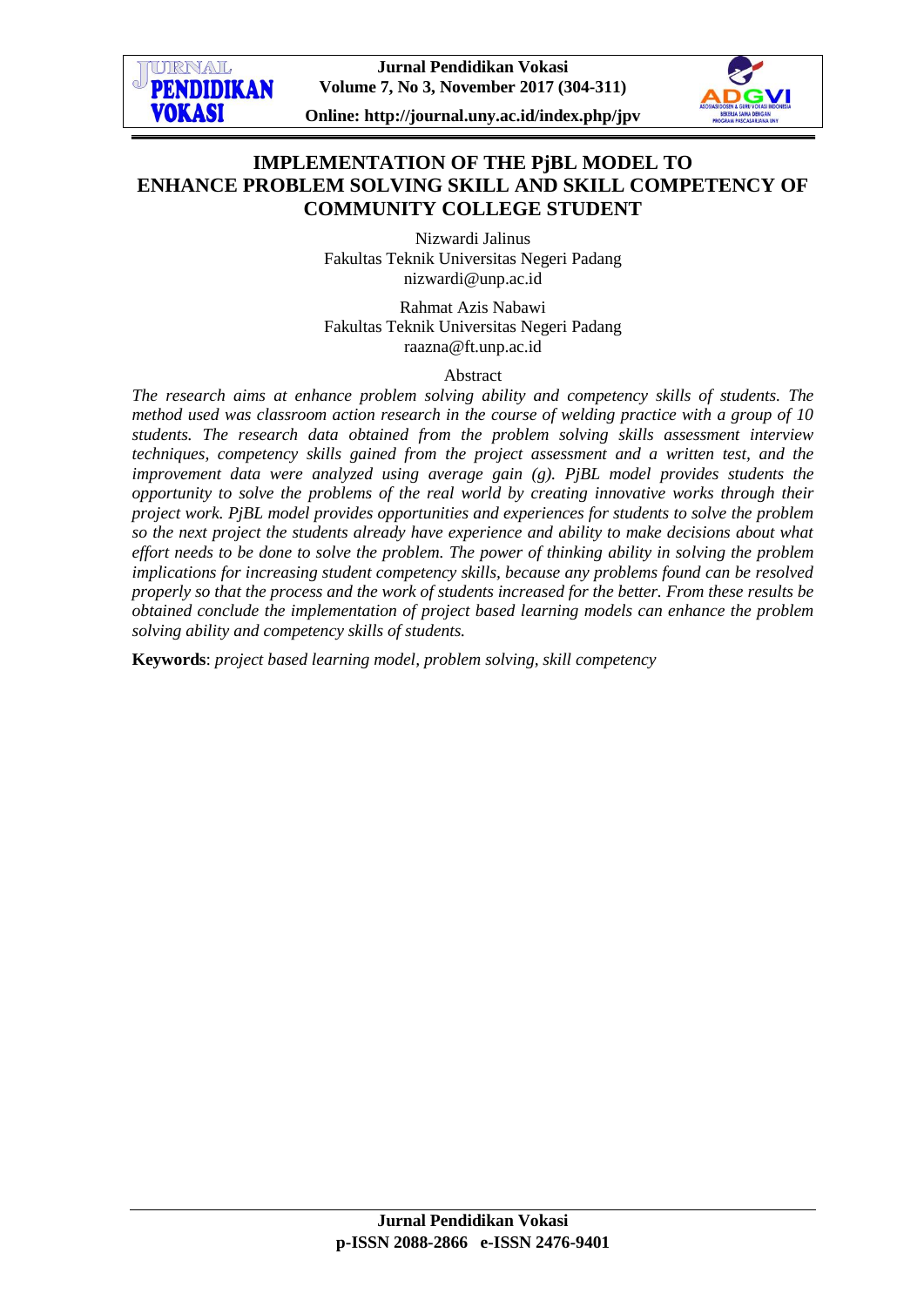#### **INTRODUCTION**

Mechanical Engineering of Diploma Program II Akademi Komunitas Tanah Datar (AKNTD) serves as preparation of manpower qualification level 4 (four) Indonesian National Qualifications Framework in the industrial sector manufacturing services belongings metal. Vocational education with the form of Academy Community is one of the government's new policies to face the free market or the ASEAN level, known as the ASEAN Economic Community (AEC). As a new vocational education institutions, to the need for efforts to improve the learning process to be able to produce graduates who are competent in accordance with the needs of business and industry, and have high competitiveness to face the intense competition in the era of MEA's work.

Based on observations in the learning process of welding practice in Mechanical Engineering AKNTD learning approaches that do still provide task/job in the form of exercises and positions the welding process of welding. In this learning approach students tend to be passive and less motivated in doing the task/job made. Students just do what is instructed and in accordance with the framework set by the lecturer. In conditions like these students the opportunity to discover and build knowledge itself does not exist.

Likewise, when students have problems related to the field of welding being studied, always professors who perform problem-solving efforts. It is of course the student has not had the opportunity to develop the ability of thinking in solving problems. Sudjana (2010, p. 115) suggest that "The learning activities should focus on solving problems due to face the problem of learners will be encouraged to use creative thinking and working intensively to solve the problems faced in life".

Basically, the process of making a product has the stage a complete, includes identifying a growing problem in society or market demand, formulate an idea or ideas, designing a product, create working drawings, make estimates of production, the production process, carry out product testing and evaluating products. In each phase of work of course there are some problems or issues to be addressed. Thus the problem-solving abilities should be owned by students. Regulation of education and culture minister of government Indonesia No. 49 2014 explained that the diploma II shall have general skills, namely "Being able to solve the problem with the nature of work and the usual context, and to implement and independently responsible for the results" (Menteri Pendidikan dan Kebudayaan Republik Indonesia, 2014) .

Judging also from the value of competency skills of students in the last three years in the course of welding practice there are still many who received grades of  $C + t_0$ E, with the amount of approximately 66.67% for the class of 2012, 60% for class of 2013, and 60% for the class of 2014. According to Sudjana (2002, p. 39) "learning outcomes are achieved is influenced by two factors. Factors within the student which is a change of its capabilities and external factors, namely the student environment of the most dominant form of quality of learning".

Attempts to solve the problems related to applied learning approach has yet to develop problem-solving abilities of students and still the number of students whose grades  $C +$  to E is to apply the model of projectbased learning (PjBL). As revealed by Rais (2010, p. 251) states "The PJBL model of student de-mands creativity which is above the average, such as a high learning motivation, attitude that learn some vital collaborative lessons, good problem solving ability, and self-learning (self regulated) ". So is the case with the opinions Jalinus & Ramli (2016, p. 5) that "The PjBL model provides opportunities for learning systems that are learner-centered, more collaborative, learners are actively in-volved complete projects independently and work together in teams and integrates real problems and practical.

One thing that is interesting is why it is important to apply the PjBL model as an effort to improve the quality of the learning process is itself in the results of Shinde (2014, p. 211), which found that *"*the students found that the PjBL environment was useful for developing skills such as communication, teamwork, and project and time management ". Further Uziak (2016, p. 122) states that "The PjBL emphasizes the development of engineering skills by providing real life engineering problems. Therefore, engineering students who Participate in project work should have a better picture of the engineer's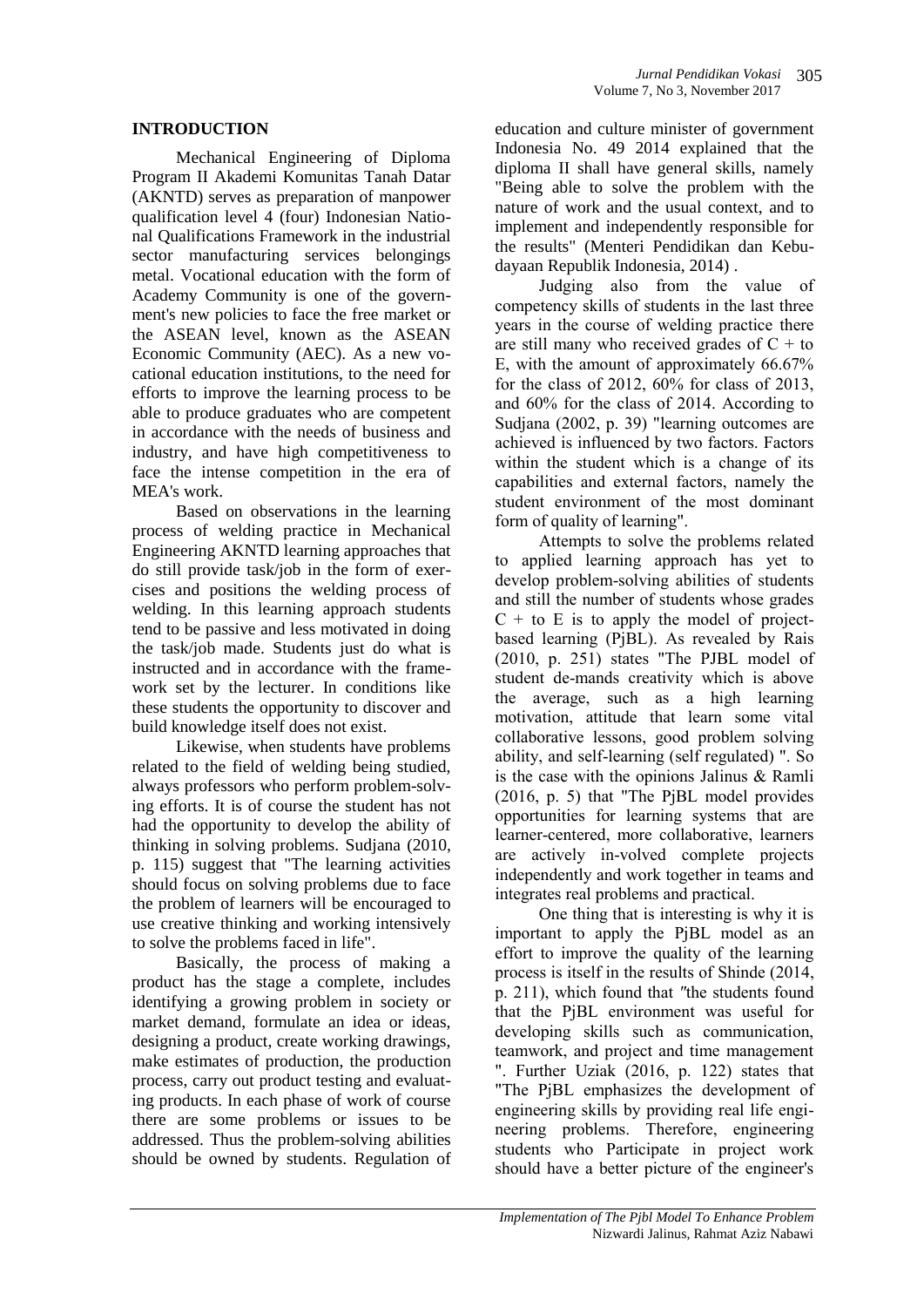job. It can be concluded that the project-based learning is the best way to fulfil industry needs *".*

Milentijevic, Ciric, & Vojinovic (2008, p. 1331) explains that "The PjBL is a constructivist pedagogy that intends to bring about deep learning by allowing learners to use an inquiry-based approach to engage with issues and questions that are rich, real and relevant to the topic being studied". Wena (2012, p. 144) explains that the project work on the PjBL model that "project work contains complex tasks based on questions and problems (problem) is challenging, and requires learners to design, solve problems, make decisions, investigations, and provides the opportunity for learners to work independently". In more details, it can be concluded that the PjBL model is an innovative learning that can be applied to practical learning with a focus on the learner in which learners are given the opportunity independently develop cognitive abilities, affective and psychomotor being integrated in a project tasks derived from realworld problems in accordance with the curriculum and the learning is done as directed by placing the lecturer as a motivator, consultant and facilitator.

To achieve the goal of learning to produce graduates with high competitiveness, hence the need for an improvement in the learning process. Effective learning method in accordance with the characteristics of the subjects is key in achieving the objectives of the intended learning.

Noting the unique characteristics and comprehensive, the PjBL model potential enough to meet the demands of the learning. As the opinion of Sani & Joko (2015, p. 260) "To help develop soft skill learners, including learners need to be given a problem-solving skills, technical skills, and cognitive skills, the learning method centered on the learner as a PjBL model is right". More Ergül & Kargın (2014, p. 541) states that "the most important characteristics of the PjBL method to increase of Reviews their students Achieving success are making available a method of teaching a student Including acquisitions and implementation a teaching method where students will be responsible for Reviews their own learning".

Based on expert opinion it can be concluded that the PjBL model potential enough to prepare soft skills and hard skills students in the face of fierce competition world of work. The knowledge and skills students develop because in the PjBL model students learn to work to make a product is lifted from the real world and the stages of his work was adopted from the real work of the industrial world in accordance with the competency skills being learned by the student. So for that it should apply the PjBL model lecturer in learning activities, in order to produce graduates who are ready to face the world of work.

Jalinus & Ramli (2016, p. 150) developed syntax PjBL model for vocational education with a seven-steps learning process, namely: (1) the formulation of expected learning outcomes (2) understanding the concept of teaching material, (3) skills training, (4 ) the design project theme, (5)Making the project proposal, (6) executing the tasks of project, and (7) presentation of the project report. The role of lecturers in each step PjBL models are translated as follows:

- 1) the formulation of expected learning outcomes, the role of the lecturer is as follow: (a) explain and discuss with students about the learning outcomes of the course, (b) to explain and discuss with the students about the relevance of competence under study industrial world, and (c) explain and discuss with students about problem-solving or emerging challenges and relevant to the scientific community that is being studied as well as the role of education in solving the problem.
- 2) Understanding the concept of teaching material, the role of the lecturer is as follow: (a) forming a study group of students, (b) distributing material/sub material of study materials for the task discussions and student presentations, and (c) instruct the students to present the assigned material and guiding students to carry out discussion.
- 3) Skills Training, the role of the lecturer is to provide training to students with the following steps: (a) demonstrate technical or professional workers like a machine operating without explaining tips work, (b) demonstrate a technique or operation of machinery like professional workers to explain tips work, (c) instruct a student to practice engineering or operation of the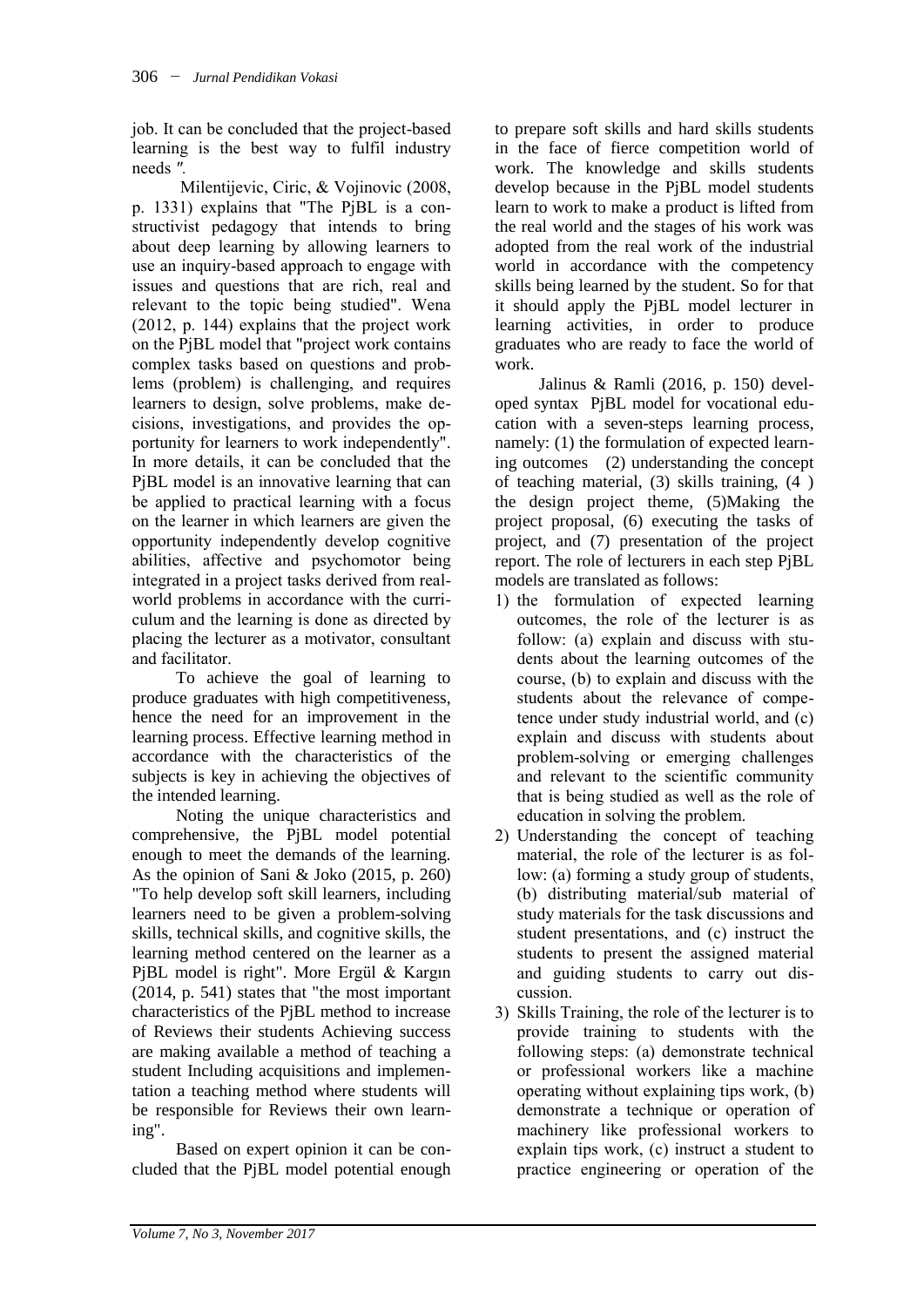machine, guiding students, giving the question rationally to these students about engineering accomplishments and evaluate the work done by the student, and (d) instruct students to practice engineering or operational machinery, guiding, and evaluating process overseen the work done by the students.

- 4) Designing the project theme, the role of the lecturer is as follows: (a) guide students to discuss problems or challenges that developed in the community, (b) discuss and establish the theme of the project task as an attempt to solve real world problems, (c) dividing the task group student projects, and (d) instruct students to discuss and define what a machine, tool or machine component that will be the task of the project in accordance with the theme of the agreed project tasks.
- 5) Making the project proposal, the role of the lecturer at this stage is (a) instruct the students to propose duties of their project, providing input and approved the proposed project tasks students, (b) instruct the student to make a proposal project task, the framework of the proposal shall be composed of, background rear, objectives, working drawings and estimates of production, and (c) guide students to make proposals and give approval to the proposal of students who had met the criteria to be able to continue to work on the assignment of the project.
- 6) Execution the tasks project, the role of the lecturer at this stage is to guide, motivate, overseen, and evaluate each work process at stages of processing tasks performed by the student project.
- 7) Presentation of the project report, at this stage the lecturer instructs students to present the report and the product of the project tasks that have been implemented.

To solve the problems that occur in learning, the opinion of some experts and the results of previous research on the application of the PjBL, the implementation PjBL model in research conducted in the course of welding practice. The purpose of this study was to reveal whether the application of the PjBL can enhance the problem solving skills and

competencies of students in practice welding of Mechanical Engineering of Diploma Program II AKNTD.

307

# **METHODS**

Type of research is a class action research. Subjects in this study were college students of practice welding Mechanical Engineering AKNTD with a group 10 student who are all male and actively enrolled in the second semester of 2015-2016. Factors to be examined in this study are: the learning process is carried out by implementation the PjBL model as an effort to enhance the problem solving skills and competencies of students.

For optimal research implementation PjBL model in the practice welding researchers used tools of learning consists of Handbook Lecturer (lesson plans semester/RPS and the unit of reference learning/SAP) as a guide lecturer in creating and managing classroombased on PjBL model, and Learning Modules welding Practice voted handle student learning and as a source of student learning which has been validated by three experts. The results of the validation by three experts on learning tools that have been developed with Aiken's V coefficient of 0.78, it can be concluded that the learning device Practice Las subjects with PJBL-based models belong to the category valid.

To reveal the problem solving ability of students researcher using valuation techniques guided interviews. According Sudijono (2009, p. 82) "In guided interviews, evaluators conduct debriefing with the students by adhering to the interview guide beads item consists of things that are deemed necessary". Guided interviews conducted by researchers using an interview guide that aims to reveal what problems are found students in project work and how the problem-solving efforts undertaken by the student and the subsequent problem-solving efforts undertaken by students to do the assessment.

Competence is the ability of one's expertise observed include knowledge, skills, work attitude and products as a results of students in accordance with the working standards of expertise. To reveal the student researcher competency skills using project assessment rubrics and techniques written test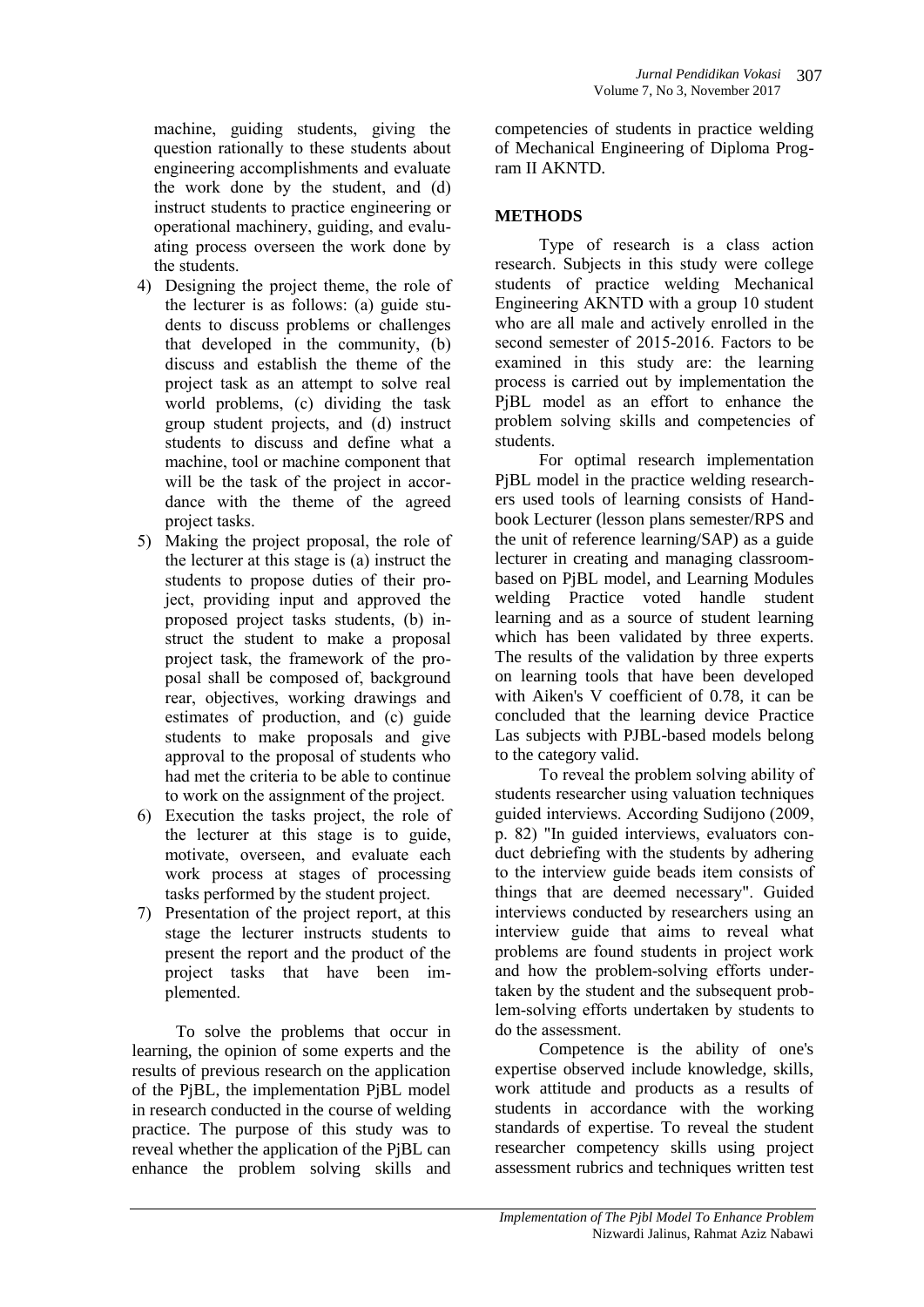about the shape of the description. Data assessment of the project and the written test were analyzed using 2:1 ratio. Rationalization weighting have been selected for the practice of welding is a subject with a credit load of 2 credits of practice and 1 Credit theory.

Indicators of success of the action in this action research is the increasing problemsolving ability and competence skills of students from one cycle to the next cycle. For expressing increased problem-solving ability and competence skills of students from one cycle to the next cycle used average gain <G> as follows (Hake, 1999, p. 1):

 $\langle g \rangle = (\% \langle S_f \rangle - \% \langle S_i \rangle)/ (100 - \% \langle S_i \rangle)$ 

Criteria for the increase in use: High gain  $(\leq g \geq) > 0.7$ Middle gain  $0.7 > ()>0.3$ Low gain  $(\leq g$ > $)$  <0.3

#### **RESULTS AND DISCUSSION**

#### **Improvement pf student's Problem Solving Ability**

Assessment results of student's problem solving skills are presented in Table 1.

| <b>Students</b> | First | Second          | Third  |
|-----------------|-------|-----------------|--------|
|                 |       |                 | Cycles |
| DA              | 56,66 | 76,66           | 86,33  |
| ENS             | 53,33 | 73,33           | 83,33  |
| FR.             | 73,33 | 76.66           | 90     |
| FA              | 66,66 | 73,33           | 83,33  |
| GRR             | 66,66 | 73,33           | 83,33  |
| GR              | 56,66 | 76,66           | 83.33  |
| MAH             | 66,66 | 73,33           | 86,33  |
| R               | 53,33 | 73,33           | 86,33  |
| A               | 56,66 | 73,33           | 83,33  |
| YS              | 56,66 | 76,66           | 86,33  |
| Rata-rata       |       | 74,66           | 85,33  |
| Gain Score (g)  |       | 0.35<br>0,42    |        |
|                 |       | Cycles<br>60,66 | Cycles |

| Table 1. Problem solving abilities of |
|---------------------------------------|
| student                               |

In the first cycles students problem solving skills have not reached either category, based on data from interviews first cycles is found students who do not make the effort troubleshooting upon finding problems in making the working drawings, production estimates and reports on their project tasks, so that the assessment students problem solving skills 60.66.

In the second cycles of problem-solving ability of students increased to 74.66. It can be concluded that the application of the results of the reflection of first cycles in second cycles effectively improve problem-solving abilities of students, the student should be able to carry out the project tasks systematically according to the syntax of project tasks. Implementation of the project tasks in the PjBL model is carried out systematically by phase of work on the real work of the business or industry in accordance with the competencies of learning, when in one stage have problems or problem then the issue must be solved beforehand in order to proceed to the next stage and is not a new problem arises. In this course by itself encourage students to solve any problems that are found so that the project tasks can be resolved properly.

In the third cycles student's problemsolving skill increased to 85.33, an increase problem-solving ability of students in third cycles of the interview can be concluded that the students already have experience in solving the problem, so that students are able to solve problems better than before. Activity solving the problem that has been done by the students in the PJBL model into the experience and the experience documented in the report of their project, so the document troubleshooting on the report can be used as a database in order to prevent or mitigate the problem and as a material consideration in the decision to solve the problem on the next project.

Based on the calculation of average gain <G>, increase problem-solving ability of students between first cycles and second cycles is obtained an increase or gain (g) of 0.35 with the criteria of a modest increase and improved troubleshooting capabilities in second cycles and third cycles of 0.42 with criteria modest increase. Of the phenomenon of an increase in problem-solving ability of students from first cycles to second cycles and third cycles it can be concluded that the PjBL model effectively improve problem-solving skills of students by providing opportunities for students to be able to solve problems that they find themselves in the execution of projects and stimulate students to solve each problems found that the project tasks can be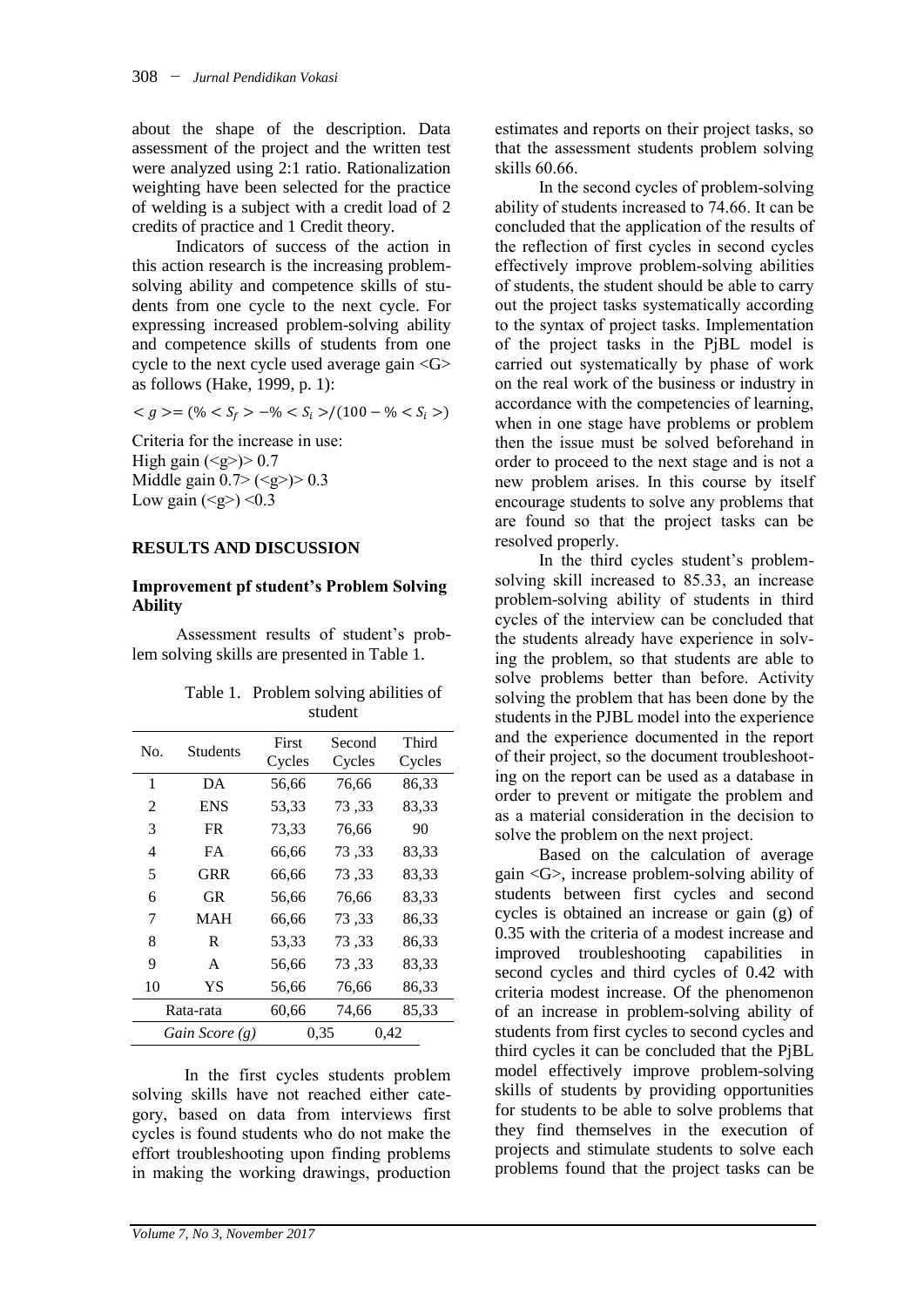resolved properly. This is in accordance with the opinion Jalinus & Ramli (2016, p. 8) "The PjBL provides students the opportunity to solve the problems encountered when working on a project to take bold decisions". Likewise, research results (Kaya, Şenyuva, Işık, & Bodur (2014, p. 384) states that "*The PjBL model Might Be regarded as an individual improving approach and team work, creative and critical thinking, problem solving and decision making skills of nursing students*".

#### **Improvement of Students Competency Skills**

Student competency skills Data obtained from data on project assessment and a written test, shown in Table 2.

Table 2. Competency Skills Student

| No.              | <b>Students</b> | First<br>Cycles | Second<br>Cycles | Third<br>Cycles |  |
|------------------|-----------------|-----------------|------------------|-----------------|--|
| 1                | DA              | 62,13           | 69,27            | 80,4            |  |
| 2                | <b>ENS</b>      | 58,53           | 69,61            | 78,31           |  |
| 3                | FR.             | 65,33           | 74,56            | 80              |  |
| $\overline{4}$   | FA              | 71,93           | 71,67            | 78,97           |  |
| 5                | GRR             | 68,8            | 75,03            | 79,64           |  |
| 6                | GR              | 64,93           | 68,46            | 78,31           |  |
| 7                | MAH             | 73,67           | 76,02            | 82,82           |  |
| 8                | R               | 68,57           | 71,15            | 79,33           |  |
| 9                | A               | 63,8            | 70,64            | 79,33           |  |
| 10               | YS              | 68,53           | 77,43            | 81,17           |  |
| Rata-rata        |                 | 66,62           | 72,38            | 79,82           |  |
| Gain score $(g)$ |                 |                 | 0,17<br>0,27     |                 |  |

In the first cycle of the average student competency skills at 66, 62, increase in the second cycles to 72.38 and the increase in cycle 3 to 79.82. Based on the calculation of average gain <G>, increase student competency skills between first cycles and second cycles is obtained an increase or gain (g) of 0.17 with low criteria, and increase student competency skills in second cycles and third cycles by 0.27 by criteria lower increase.

Increased student competency skills are influenced by various factors, such as increased problem-solving ability of students has implications for increasing student competency skills in project work. It is known from project assessment, and interviews that have

been conducted, can be conclude when students find problems in the realm of knowledge and skills required to complete the project, students can solve these problems because they already have experience of how to do a problem-solving efforts, so the task project can be resolved properly. From the results of the written test of knowledge of students also increased, activities of project tasks easier for students to understand the concepts and scientific theories being studied. As revealed by Jalinus & Ramli (2016, p. 7) "As a constructivist learning, learning in a situation PjBL presents a real problem for the students so that they can give birth to knowledge that is permanent".

From observations and interviews that have been conducted, researchers also found that the PjBL model not only gives students an opportunity to master the essential content of the lessons they learned, but also stimulate students to master competencies that are required to re-learn other subjects or learning to lecturers another accordance with the competencies needed to complete the project tasks. The task of the project has a complete phases of activities, so it also requires a complete competence in order to completion of the project tasks well.

Results peak of project tasks on the PjBL model is a product made by students who are economically valuable. The results of student work product is shown in Figure 1 and Figure 2.



Figure 1. Motorcycle Exhaust as a Result of Student's Project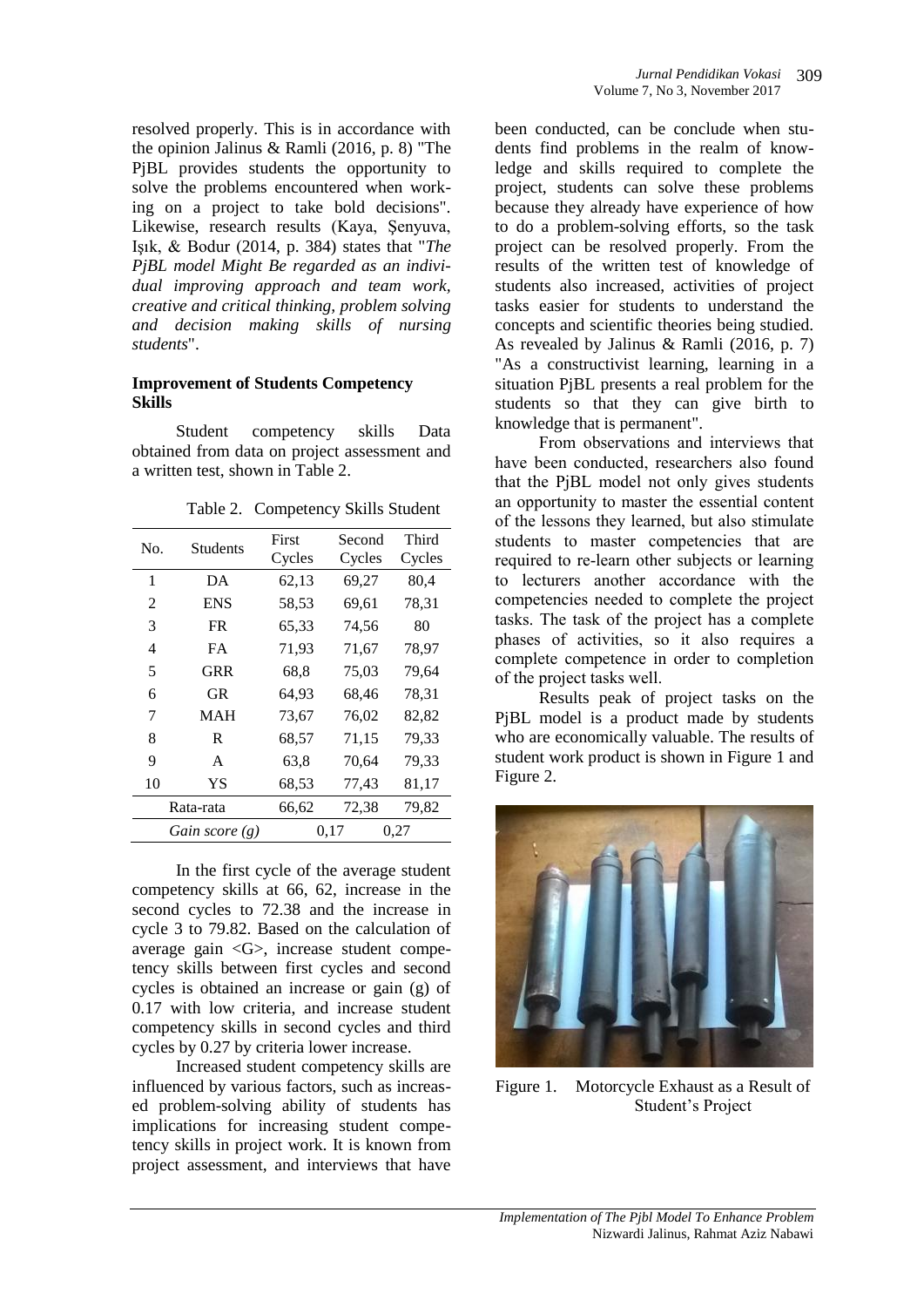

#### Figure 2. Game Media for Kindergarten Kids as a Result of Student's Project

Game media for kindergarten is product of student works on welding practice this demand by the public, the product was purchased by one of the government agencies. Another interesting point is the government agency also adds to the manufacturing orders kindergarten's game to students. Getting a chance like that students agreed to take the project offered. To find out what makes students able to take the project researchers conducted interviews to some students and the results of the interview can be researchers conclude that students are confident to be able to work on the project of the order of society, because they already have the knowledge and skills as well as experience in working on a project.

Based on these circumstances it can be concluded that the application of the PjBL model to make students confident to be able to work on projects from requirements or evolving challenges in the community in accordance with the scientific field. This is in line with the opinion of Jalinus & Ramli (2016, p. 8) "The PjBL is a working project which tasks the student or students to be able to overcome the real problems and issues of public importance outside the classroom, which they design projects emerging from important issues and required the community, but also to answer questions in the hearts of the students that they need competencies associated with growing issue".

According to the constitution of the Republic of Indonesia Number 12 of 2012 on

Higher Education article 1, paragraph 11 "Learning is a process of student interaction with faculty and learning resources in a learning environment" (Presiden Republik Indonesia, 2012). The PjBL is a systematic learning model, which involves students in learning knowledge and skills through the process of searching / extracting (inquiry) long and structured to authentic and complex questions and tasks and products designed with the utmost –heart (Direktorat Jenderal Pendidikan Tinggi, 2014, p. 62). Jalinus & Ramli (2016, p. 8) "Students are actively involved in learning and making the right choice as their project, project work that provides a space for students to choose and be creative even though they are still required to master the essential content of this lesson".

Excerpts from the Constitution, DIKTI and Nizwardi and Ramli means that the interlocking between the three main components of a learning environment, students as those who study more actively develop the skills of knowledge, attitudes and skills through interaction with faculty, peers, media learning and the environment and project tasks are removed from the regional potential to be richer and more meaningful learning experience. Lecturers as those who teach can implement the PjBL as models in the learning activities, because not only the ability of students are increasing but also the ability of professors, as the opinion of Jalinus & Ramli (2016, p. 8) "The PjBL also help the educator as co-learners to get experience students learn from the project ".

## **CONCLUSION**

Based on data analysis and research conducted, it is concluded that:

Fisrt, the PjBL model was implemented to the welding practical learning can improve student problem-solving abilities. Conclusions drawn from the analysis of assessment data, student problem-solving ability that has been done, that found an increase in problemsolving ability of students gradually next first cycles to cycle in the research that has been carried out.

Second, implementation of PjBL model to the welding practice is able to improve student competency skills that include knowledge, skills, work attitude and products